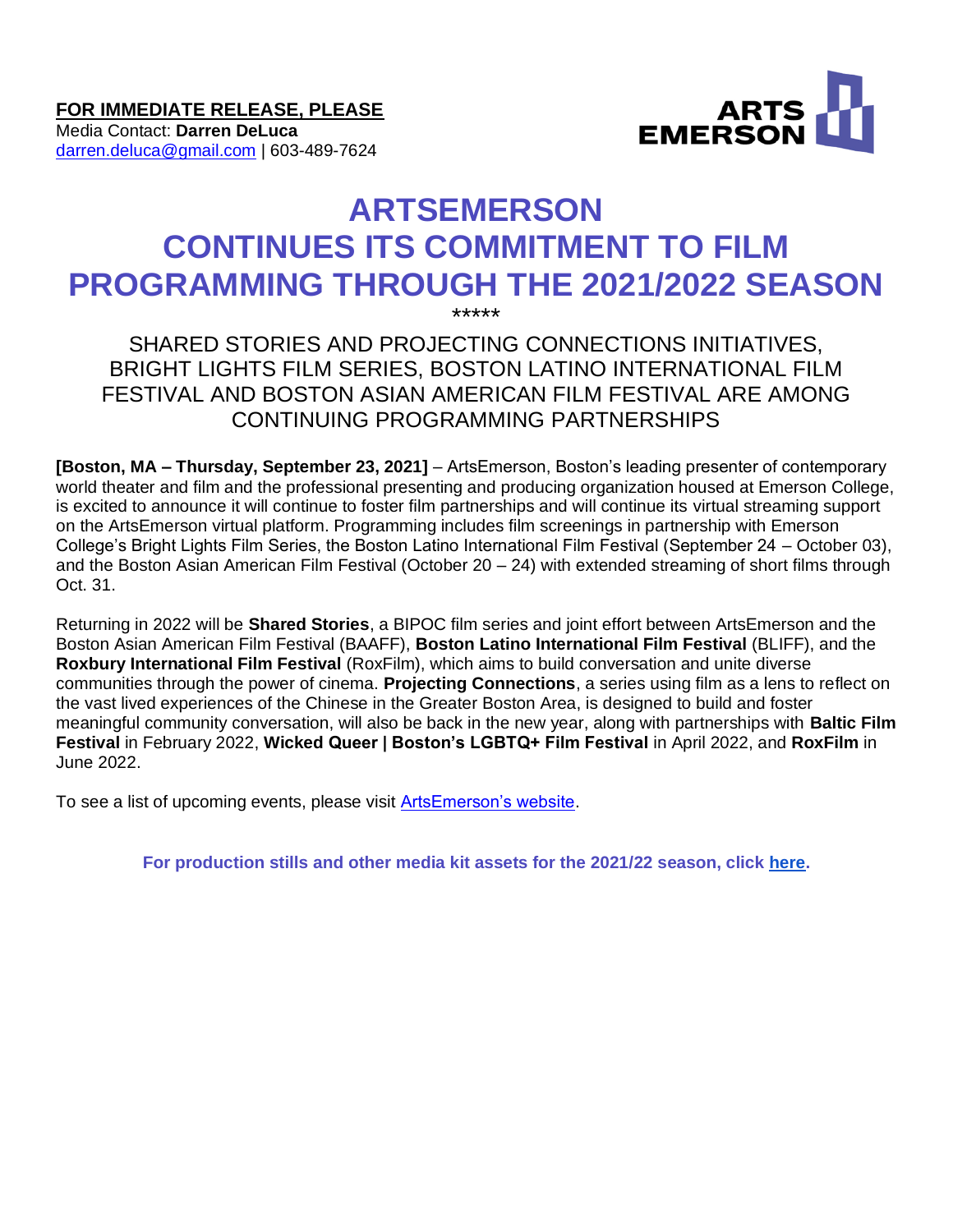#### **BLIFF 2021 CALENDAR OF EVENTS**

## **All BLIFF films, with the exception of the Student Shorts Program and Fruits of Labor, are \$10, tickets can be purchased [here.](https://artsemerson.org/events/bliff-21/)**

#### **Rita Moreno: Just a Girl Who Decided to Go for It**

Directed by Mariem Pérez Riera \$10 | 90 Minutes | PG-13 FRI, SEP 24 @ 6:00 PM – SUN, OCT 03 @ 10:00 PM RITA MORENO: JUST A GIRL WHO DECIDED TO GO FOR IT illuminates the humor and the grace of Moreno, as well as lesser-known struggles faced on her path to stardom, including pernicious Hollywood sexism and abuse, a toxic relationship with Marlon Brando, and serious depression a year before she emerged an Oscar winner. Moreno's talent and resilience triumphed over adversity, as she broke barriers, fought for representation and forged the path for new generations of artists. Q&A with the producer to follow.

## **Dreams of Chonta**

Directed by Monica Cohen \$10 | 87 Minutes | All Ages In Spanish with English subtitles FRI, SEP 24 @ 6:00 PM – SUN, OCT 03 @ 10:00 PM

DREAMS OF CHONTA follows the story of Diego Obregon, an Afro-Colombian musician who came to the United States 16 years ago in search of his dreams. He made the ultimate sacrifice by leaving his family behind and living a solitary life.

This is not just another immigrant story focused on terror, inequity and policy; this is a story about the hopes and dreams of an artist, the only ambassador of his music and his culture in NYC. People have never been this close to the life of an undocumented immigrant whose struggles go beyond himself and his family to create a bridge between 2 worlds. This story honors the wealth and the ripples of change that immigration creates. Q&A with the director to follow.

## **Perfume de Gardenias**

Directed by Macha Colón \$10 | 97 Minutes In Spanish with English subtitles FRI, SEP 24 @ 6:00 PM – SUN, OCT 03 @ 10:00 PM

Perfume de Gardenias is the debut film from the renowned queer Afro-Puerto Rican singer, multi disciplinary artist and filmmaker Macha Colón. The dark comedy that captures the idiosyncrasies and spirit of a nation adept at creating novel strategies for laughter in the face of adversity, tells the story of Isabel – played by veteran theater and television actress Luz María Rondón in her first movie-starring role — an elderly woman living in a middle-class neighborhood in Puerto Rico, who has just become a widow after having cared for her husband until his last breaths. However, her recent loss becomes a blessing when she crafts a beautiful custom-made funeral for him that catches the attention of Toña (Sharon Riley), a pious but domineering woman who involves herself in local funerals. Q&A with the director to follow.

## **Los Hermanos/The Brothers**

Directed by Marcia Jarmel and Ken Schneider \$10 | 84 Minutes | All Ages In English and Spanish with English subtitles FRI, SEP 24 @ 6:00 PM – SUN, OCT 03 @ 10:00 PM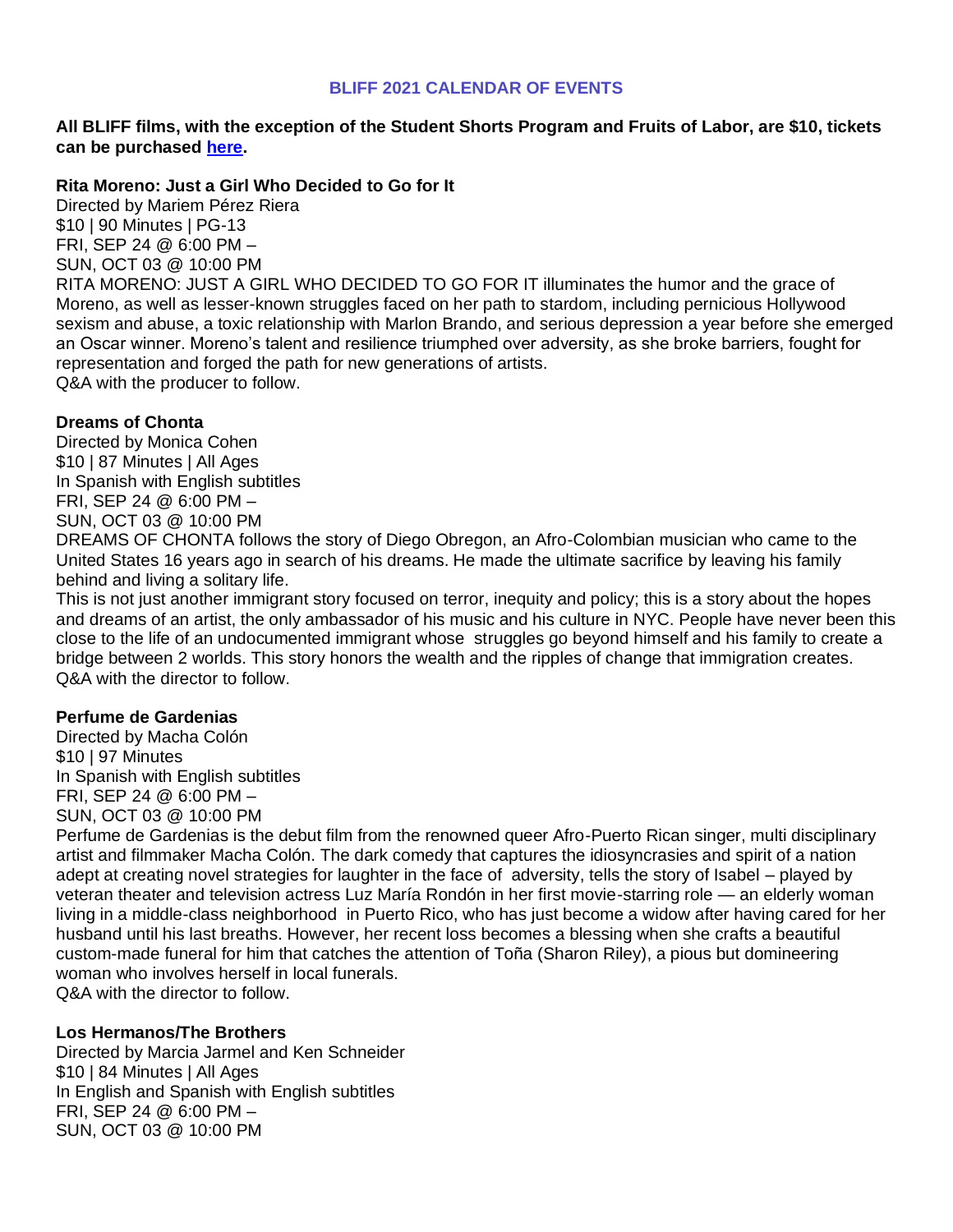Virtuoso Afro-Cuban-born brothers—violinist Ilmar and pianist Aldo—live on opposite sides of a geopolitical chasm a half-century wide. Tracking their parallel lives in New York and Havana, their poignant reunion, and their momentous first performances together, Los Hermanos/The Brothers offers a nuanced, often startling view of estranged nations through the lens of music and family. Featuring an electrifying, genre-bending score, composed by Cuban Aldo López Gavilán, performed with his American brother, Ilmar, and with guest appearances by maestro Joshua Bell and the Harlem Quartet. Q&A with the filmmakers to follow.

#### **Women is Losers**

Directed by Lissette Feliciano \$10 | 84 Minutes | PG-13 FRI, SEP 24 @ 6:00 PM – SUN, OCT 03 @ 10:00 PM

In 1960's San Francisco, bright and talented Catholic school girl Celina Guerrera (Lorenza Izzo) survives a difficult home life by following the rules. That is until an indiscretion creates a series of devastating consequences. As Celina faces the compounded obstacles of being young and alone, she sets out to rise above the oppression of poverty and invest in a future that sets new precedents for the time. Inspired by real women and the Janis Joplin song of the same title, WOMEN IS LOSERS world premiered at the 2021 SXSW Film Festival, where it finished as one of the most-watched of the festival. Q&A with the director to follow.

#### **Student Shorts Program**

Directors: Ethan Almonte, Pedro Aponte, Chris Carchipulla, Lena Faeskorn, Anaisha Foster, Michael Rodriguez

FREE | 60 Minutes | All Ages FRI, SEP 24 @ 6:00 PM –

SUN, OCT 03 @ 10:00 PM

BLIFF 2021 features an hour of selected student shorts, including non-fiction and experimental films, for example, produced by high school and college students. The program will include "Pandemic Duck-Rabbit," a poignant documentary filmed by a high school student over the course of an entire year–as well as "Safe and Unsocial" and "Facade," two thought-provoking experimental films from R2R Filmschool kids. *Viewing of this video is available only to those in New England.*

#### **Fruits of Labor**

Directed by Emily Cohen Ibañez FREE | 78 Minutes Tickets will become available WED SEP 29 at 12PM ET. WED, SEP 29 @ 7:00 PM – THU, SEP 30 @ 7:00 PM Co-presented with Bright Lights Film Series – \*Free Screening Event\* Ashley Solis is a high school senior who must divide her time between school and supporting her family as a second-generation Mexican American. Located in a California working class town, the harshness of agricultural labor in the strawberry fields shares a stark contrast with the beautiful nature and relationship to her spiritual ancestral upbringing. Director Emily Cohen Ibáñez documents Ashley's life guided by the spirit world through her hardships and joys in modern America.

Live Q&A with the director on September 30.

## **Missing in Brooks County**

Directed by Lisa Molomot and Jeff Bemiss \$10 | 81 Minutes | PG-13 In English & Spanish with English subtitles THU, SEP 30 @ 6:00 PM – SUN, OCT 03 @ 10:00 PM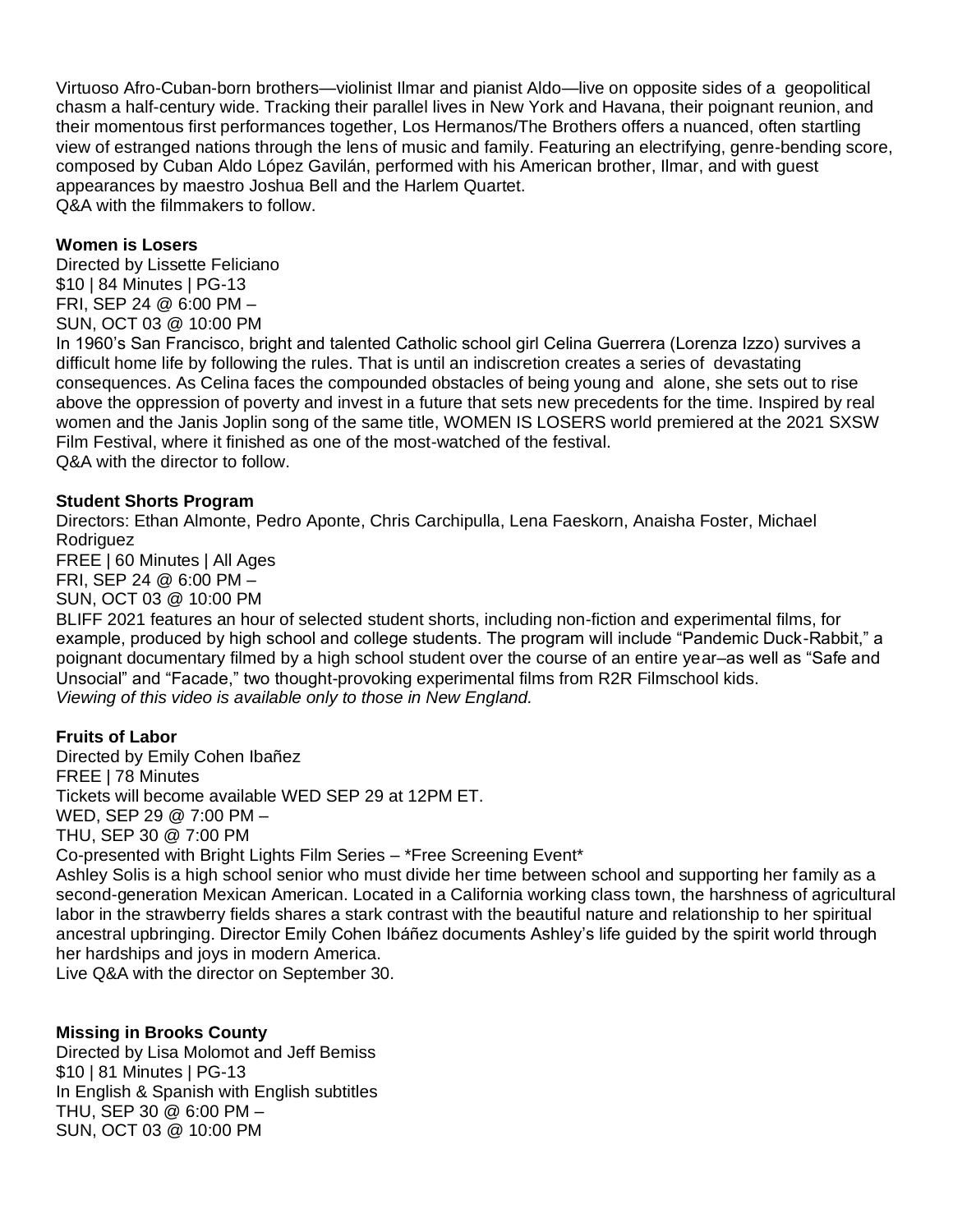70 miles north of the Mexican-US border lies Brooks County, Texas – a haunted, inhospitable place where thousands of immigrants have gone missing or died over the past decade. Missing in Brooks County follows the journey of two families who arrive in Brooks County to look for their loved ones, only to find a mystery that deepens at every turn. Stuck between the jurisdiction of border agents, local law enforcement, and cartels, the county is a barren landscape designed as a deterrent to illegal crossings. Despite this tactical designation, the municipality has never been provided the resources to process the remains of the hundreds of undocumented immigrants who succumb to dehydration and exposure each year. Missing in Brooks County is a potent reminder that these deaths are more than a statistic—each represents a living human being, loved by their family, now lost.

Q&A with the filmmakers to follow.

## **My Darling Supermarket**

Directed by Tali Yankelevich \$10 | 78 Minutes | All Ages In Portuguese with English subtitles THU, SEP 30 @ 6:00 PM – SUN, OCT 03 @ 10:00 PM

"Grocery store employees, today's essential workers, get star treatment in My Darling Supermarket (made prior to the pandemic). Set within a bright, colorful supermercado in São Paulo, Brazil, this charming, funny documentary glides through a seemingly endless array of vibrantly designed shelves and displays, but it's the store's employees who take center stage. Rodrigo (in bread) discusses quantum physics and parallel universes; Santo (a forklift operator) builds video game cities; a security officer tracks possible shoplifters on closed circuit TVs ("Two suspects near the condensed milk!"); Ivan (a baker) is into Manga cosplay; and then there's the artist who lovingly paints the prices. A panoply of individuals with fears, hopes, and questions about their place in the universe are celebrated in a quirky portrait that juxtaposes their idiosyncrasies with the assumed mundanity of bringing food to our table…" —Film Forum Q&A with the director to follow.

## **On the Divide**

Directed by Maya Cueva and Leah Galant \$10 | 80 Minutes | PG-13 In English & Spanish with English subtitles THU, SEP 30 @ 6:00 PM – SUN, OCT 03 @ 10:00 PM

ON THE DIVIDE follows the story of three Latinx people living in McAllen, Texas who, despite their views, are connected by the most unexpected of places: the last abortion clinic on the U.S./Mexico border. As threats to the clinic and their personal safety mount, our three characters are forced to make decisions they never could have imagined.

Q&A with the filmmakers to follow.

*Viewing of this video is available only to those in New England.*

# **BRIGHT LIGHTS 2021 CALENDAR OF EVENTS**

Bright Lights seeks to create an environment where visual media is not only viewed and appreciated but where a dialogue is fostered and a community of media makers, academics and aficionados are engaged and supported.

**All events are FREE and reservations become available the afternoon on the day which the event starts streaming. More info can be found at** [ArtsEmerson's website.](https://artsemerson.org/Online/seatSelect.asp?createBO::WSmap=1&BOparam::WSmap::loadBestAvailable::performance_ids=62B323EF-CD91-4309-ADE3-B057766406E6)

## **On These Grounds**

Directed by Garrett Zevgetis Free | 108 minutes | SJ, POC, EC (racial and carceral justice) SEP 22 – 23, 2021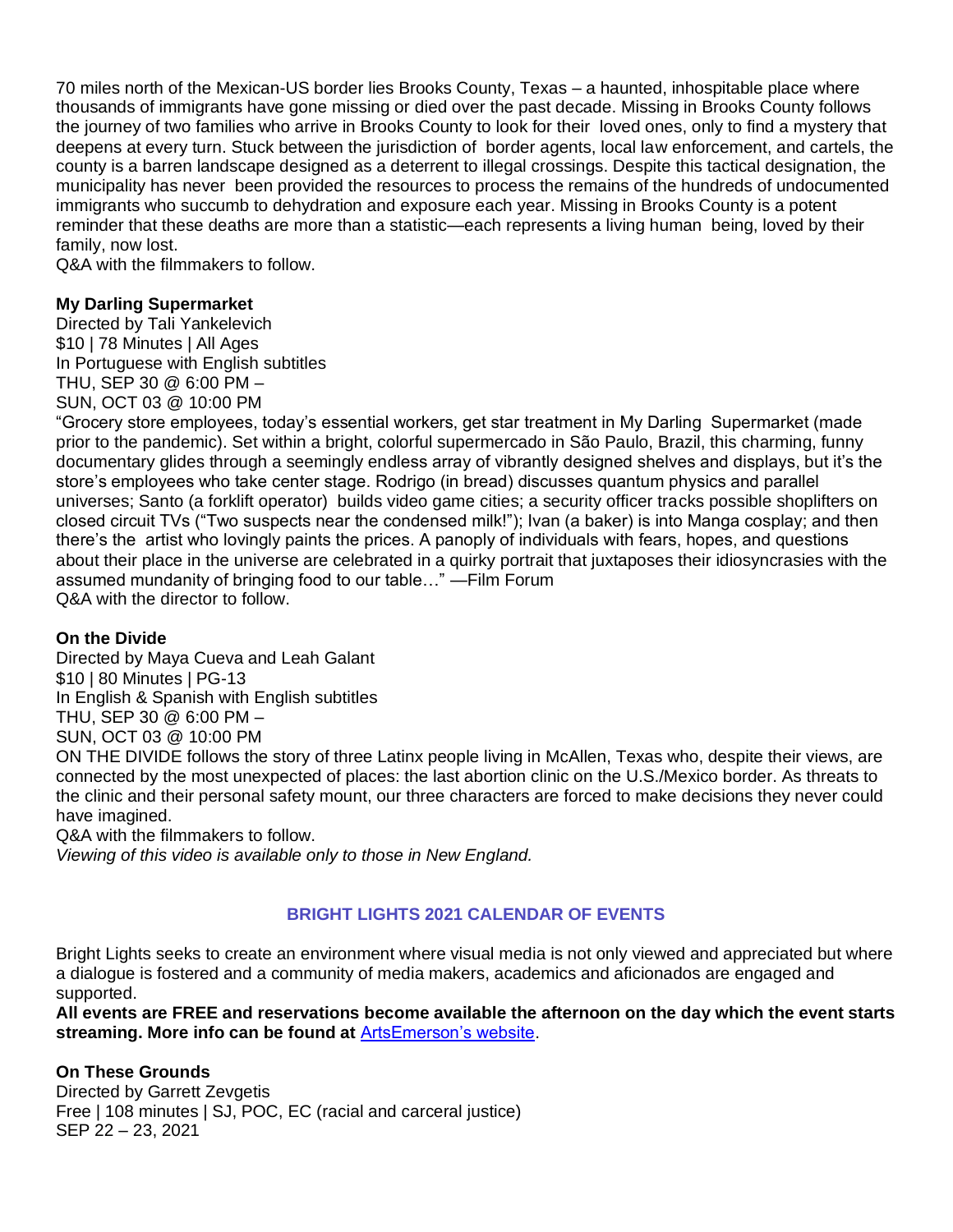An explosive video goes viral, showing a white school resource officer in South Carolina pull a Black teenager from her school desk and throw her across the floor. An outraged nation divides over who is at fault and what role race played in the incident. Healer-Activist Vivian Anderson uproots her life in NYC and moves to South Carolina to help the girl and dismantle the system behind the "Assault at Spring Valley". To contextualize this incident, geographer Janae Davis treks the surrounding swamps to unearth the overgrown and neglected homes of formerly enslaved people of African descent, drawing a throughline connecting trauma from the past to present. Against the backdrop of a racial reckoning and its deep historical roots, one incident illuminates a persistent American power structure.

Co-presented with Roxbury International Film Festival, the Independent Film Festival Boston, and the Emerson College Alumni Association

SEP 23 @ 7PM ET

Join for a live 45-minute moderated discussion with director Garrett Zevgetis (MA '05), executive producer Kevin Bright, cinematographer Christopher Lewis Dawkins, and activist Vivian Anderson. *Free Event*

Reserve tickets [here](https://tickets.artsemerson.org/Online/seatSelect.asp?createBO::WSmap=1&BOparam::WSmap::loadBestAvailable::performance_ids=21AF02A2-D57B-4E59-BD52-84C9BB061135)

# **Fruits of Labor**

Directed by Emily Cohen Ibañez

Free | 78 minutes | SJ, W, POC (immigration, gender and sexuality, racial, environmental and economic justice)

SEP 29 – 20, 2021

A Mexican-American teenager dreams of graduating high school, when increased ICE raids in her community threaten to separate her family and force her to become the breadwinner for her family. She works long days in the strawberry fields and the night shift at a food processing factory. Set in an agricultural town on the central coast of California, Fruits of Labor is a coming of age story about an American teenager traversing the seen and unseen forces that keep her family trapped in poverty. A lyrical meditation on adolescence, nature and ancestral forces, the film asks, what does it mean to come into one's power as a working young woman of color in the wealthiest nation in the world?

Co-presented as part of the Boston Latino International Film Festival with the Roxbury International Film Festival, the Boston Women's Film Film Festival and SEIU local 888

SEP 30 @ 7pm ET

Join for a live 45-minute moderated discussion with producer and director Emily Cohen Ibañez and protagonist Ashley Solis Pavon.

*Free Event*

Tickets will become available WED SEP 29 at 12PM ET

# **A Glitch in the Matrix**

Directed by Rodney Ascher

Free | 108 minutes | D (mental health and disability justice)

OCT 06 – 02, 2021

What if we are living in a simulation, and the world as we know it is not real? To tackle this mind-bending idea, acclaimed filmmaker Rodney Ascher uses a noted speech from Philip K. Dick to dive down the rabbit hole of science, philosophy, and conspiracy theory. Leaving no stone unturned in exploring the unprovable, the film uses contemporary cultural touchstones like *The Matrix*, interviews with real people shrouded in digital avatars, and a wide array of voices, expert and amateur alike. If simulation theory is not science fiction but fact, and life is a video game being played by some unknowable entity, then who are we, really? *A Glitch in the Matrix* attempts to find out.

Co-presented with the Boston Underground Film Festival, Boston Sci Fi film fest, and the Independent Film Festival Boston

OCT 07 @ 7PM ET

Join for a live 45-minute moderated discussion with writer and director Rodney Ascher and protagonist Paul Gude.

*Free Event*

Tickets will become available WED OCT 06 at 12PM ET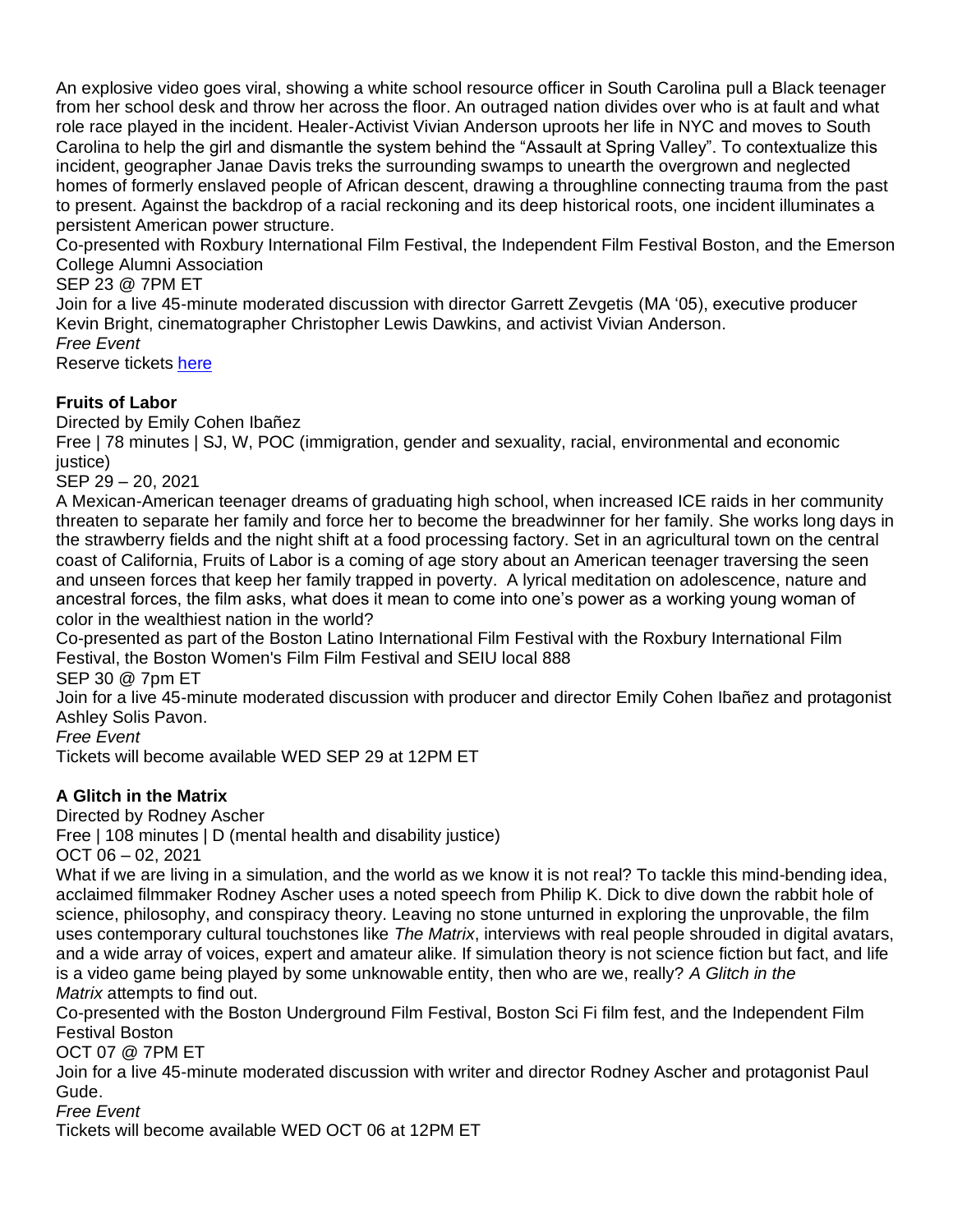# **United States Vs Reality Winner**

Directed by Sonia Kennebeck

Free | 94 minutes | Free | 108 minutes | D (mental health and disability justice)

OCT 13 – 14, 2021

A state of secrets and a ruthless hunt for whistleblowers – this is the story of 25-year-old NSA contractor Reality Winner who disclosed a document about Russian election interference to the media and became the number one leak target of the Trump administration.

Co-presented as part of the Boston Women's Film Film Festival and the Emerson College Alumni Association OCT 14 @ 7PM ET

Join for a live 45-minute moderated discussion with director Sonia Kennebeck and producer Ines Hoffman Kanna (MA '96) to follow.

*Free Event*

Tickets will become available WED OCT 13 at 12PM ET

## **End of the Line: The Women of Standing Rock**

Directed by Shannon Kring

Free | 87 minutes | SJ, POC, W (gender and sexuality, racial, environmental and economic justice) OCT 20 - 21, 2021

A group of indigenous women risk their lives to stop the construction of the Dakota Access Pipeline, which jeopardizes their land, water and entire way of life. Despite the desecration of their ancient burial and prayer sites, violent confrontations, and limited resources, these women refuse to back down. Calls for change reverberate nationally as the women of Standing Rock lead a tireless effort to defend their right to clean water and rich heritage.

Co-presented with the Boston Women's Film Film Festival, the Roxbury International Film Festival and the Living on Earth Podcast

OCT 21 @ 7PM ET

Join for a live 45-minute moderated discussion with director Shannon Kring.

*Free Event*

Tickets will become available WED OCT 20 at 12PM ET

# **Malni-Towards the Ocean, Towards the Shore**

Directed by Sky Hopinka

Free | 82 minutes | SJ, POC (racial and environmental justice)

OCT 27 -28, 2021

This film follows Sweetwater Sahme and Jordan Mercier's wanderings through each of their worlds as they wander through and contemplate the afterlife, rebirth, and the place in-between. Spoken mostly in chinuk wawa, their stories are departures from the Chinookan origin of death myth, with its distant beginning and circular shape.

Co-presented with the Roxbury International Film Festival, the Living on Earth podcast, DocYard and Emerson Contemporary Gallery

OCT 28 @ 7PM ET

Join for a live 45-minute moderated discussion with writer and director Sky Hopinka to follow.

*Free Event*

Tickets will become available WED OCT 27 at 12PM ET

## **Soy Subana**

Directed by Ivaylo Getov and Jeremy Ungar

Free | 96 minutes | POC, I, EC (racial, gender and sexuality and immigration justice)

NOV 03 – 04, 2021

In 2017, the all-female Cuban quartet, Vocal Vidas, were invited to perform their first show in America, just as US-Cuba relations were closing. What began as a concert became a journey across physical and ideological borders: an affirmation of the connective power of music, even in the most uncertain times.

Co-presented with the Boston Latino International Film Festival, Roxbury International Film Festival, and the Emerson College Alumni Association

NOV 04 @ 7PM ET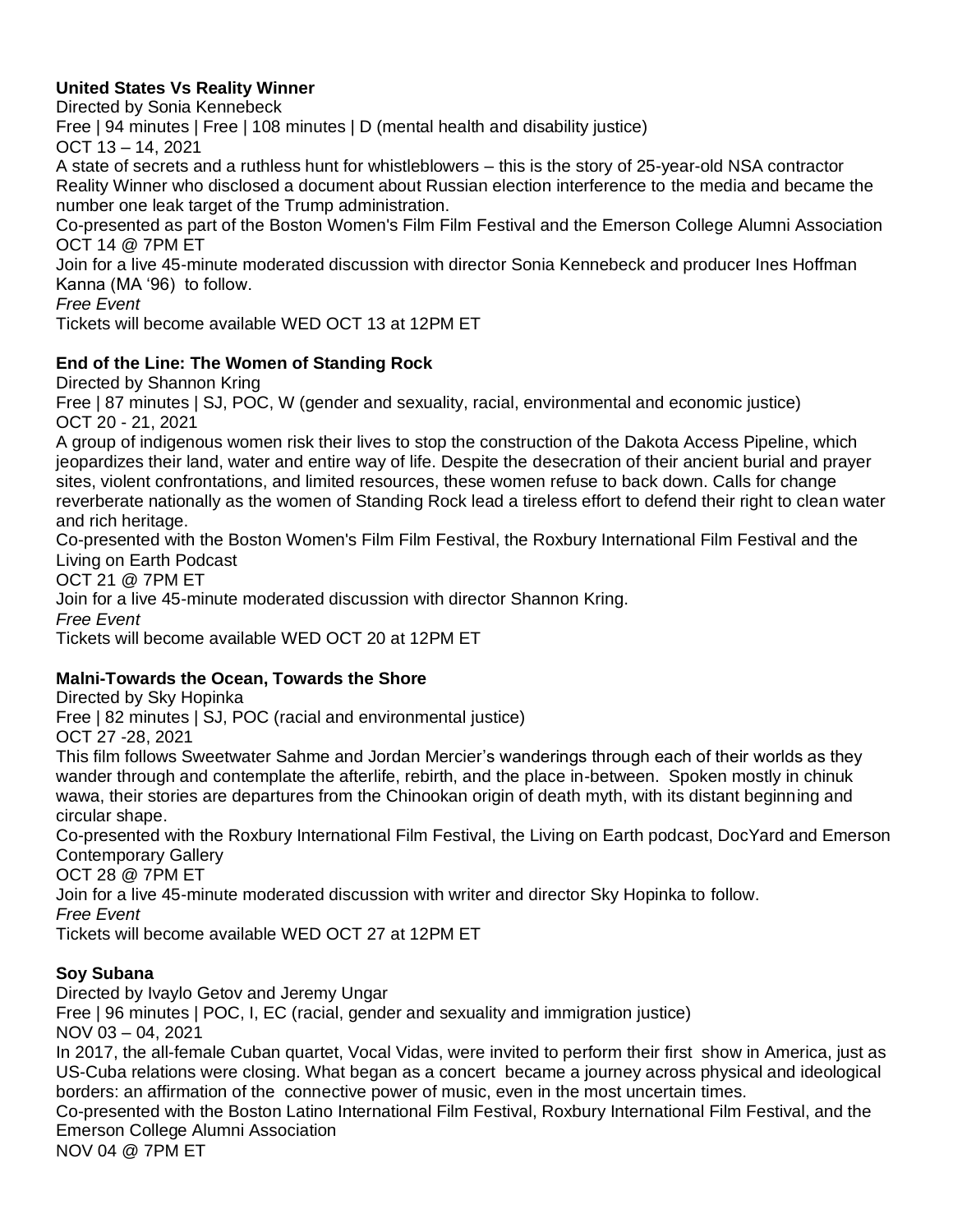Join for a live 45-minute moderated discussion with directors Jeremy Ungar and Ivaylo Getov and producer Robin Miller Ungar ('74).

*Free Event*

Tickets will become available WED NOV 04 at 12PM ET

# **Not Going Quietly**

Directed by Nicholas Bruckman

Free | 96 minutes | D (mental health and disability and economic justice)

NOV 10 – 11, 2021

A rising star in progressive politics and a new father, 32-year-old Ady Barkan's life is upended when he is diagnosed with ALS. But after a confrontation with powerful Senator Jeff Flake on an airplane goes viral, catapulting him to national fame, Ady and a motley crew of activists ignite a once-in-a-generation political movement called "Be a Hero." Together, they barnstorm across the country and empower people to confront their elected officials with emotional, personal stories to demand healthcare justice, and Ady holds groundbreaking interviews with Joe Biden, Kamala Harris, Bernie Sanders, and Elizabeth Warren. Through his journey, Ady discovers that collective action and speaking truth to power offers hope for his family and millions of others.

Co-presented with the ReelAbilities Boston Film Festival, SEIU local 888 and Boston Jewish Film NOV 11 @ 7PM ET

Join for a live 45-minute moderated discussion with director Nicholas Bruckman and activist Liz Jaff. *Free Event*

Tickets will become available WED NOV 11 at 12PM ET

## **No Ordinary Man**

Directed by Aisling Chin-Yee and Chase Joynt

Free | 83 minutes | SJ, W, LGBTQ, POC (gender and sexuality justice)

NOV 17 – 18, 2021

American jazz musician Billy Tipton developed a reputable touring and recording career in the mid-twentieth century, along with his band The Billy Tipton Trio. After his death in the late 80s, it was revealed that Tipton was assigned female at birth, and his life was swiftly reframed as the story of an ambitious woman passing as a man in pursuit of a music career. The genre-defying documentary *No Ordinary Man* seeks to correct that misrepresentation by collaborating with trans artists. As they collectively celebrate Tipton's story as a musician living his life according to his own terms, they paint a portrait of a trans culture icon.

Part of Trans Awareness Week

Co-presented with Wicked Queer: The Boston LGBT Film Festival and the Boston Women's Film Festival NOV 18 @ 7PM ET

Join for a live 45-minute moderated discussion with writer and directors Aisling Chin-Yee and Chase Joynt to follow.

*Free Event*

Tickets will become available WED NOV 17 at 12PM ET

# **No Straight Lines: The Rise of Queer Comics**

Directed by Vivian Kleiman

Free | 79 minutes | SJ, W, LGBTQ, D, POC (gender and sexuality and racial justice) DEC 01 – 02, 2022

*No Straight Lines* tells the story of five scrappy and pioneering cartoonists who depicted everything from the AIDS crisis, coming out, and same-sex marriage, to themes of race, gender and disability. They tackled the humor in queer lives in a changing world, and the everyday pursuits of love, sex and community. Their work is funny, smart, and profound, and provides a unique, uncensored window into LGBTQ lives from the 1970s onward, beginning at a time in which there was no other genuine queer storytelling in popular culture. Equally engaging are their personal journeys, as they, against all odds, helped build a queer comics underground that has been able to grow and evolve in remarkable ways.

Co-presented with Wicked Queer: The Boston LGBT Film Festival and the Boston Women's Film Festival Join for a live 45-minute moderated discussion with producer director Vivian Kleiman and comic artists Rupert Kinnard and Jennifer Camper.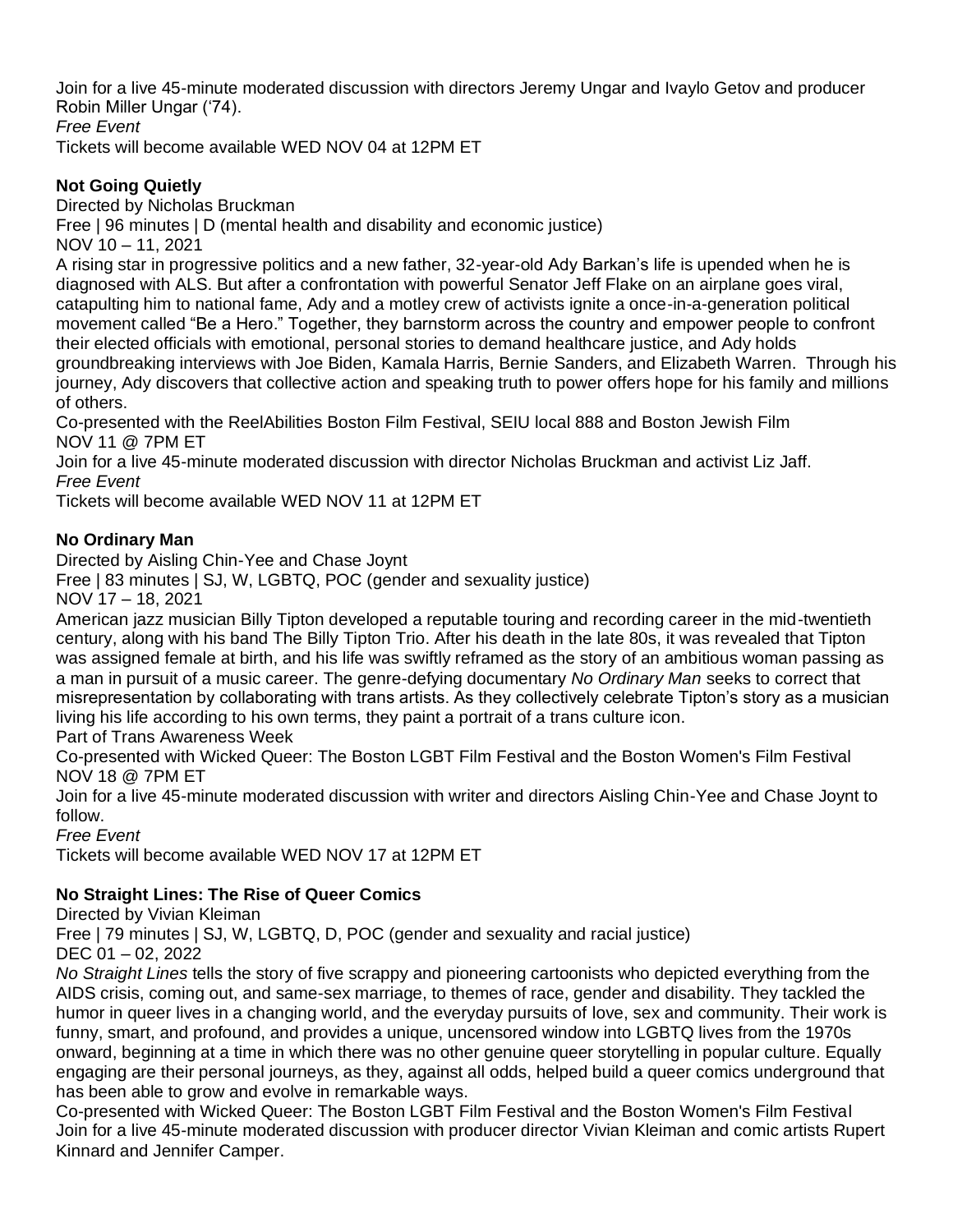## *Free Event*

Tickets will become available WED DEC 01 at 12PM ET

# **The Gig is Up**

Directed by Shannon Walsh

Free | 88 minutes | W, I, POC (economic and environmental justice)

DEC 15 – 16, 2021

From delivering food and driving ride shares to tagging images for AI, millions of people around the world are finding work task by task online. The gig economy is worth over 5 trillion USD globally, and growing. And yet the stories of the workers behind this tech revolution have gone largely neglected.

Who are the people in this shadow workforce? *The Gig is Up* brings their stories into the light. Lured by the promise of flexible work hours, independence, and control over time and money, workers from around the world have found a very different reality. Work conditions are often dangerous, pay often changes without notice, and workers can effectively be fired through deactivation or a bad rating. Through an engaging global cast of characters, *The Gig is Up* reveals how the magic of technology we are being sold might not be magic at all.

Co-presented with the Independent Film Festival Boston, the Boston Sc-fi Film Festival, the Boston Women's Film Festival, the Living on Earth podcast and SEIU Local 888

DEC 16 @ 7PM ET

Join for a live 45-minute moderated discussion with writer and director Shannon Walsh.

*Free Event*

Tickets will become available WED DEC 15 at 12PM ET

## **PRESENTER INFORMATION**

## **Boston Latino International Film Festival (BLIFF)**

Since its inception in 2001, the Boston Latino International Film Festival (BLIFF) has been committed to using the power of film to break stereotypes, bring cultures and communities together and reveal the complex issues that affect the Latinx community in the United States, Latin America and Spain.

*BLIFF is sponsored in part by ArtsEmerson, BASE, Bright Lights Film Series, Boston Cultural Council, El Planeta, and the Massachusetts Cultural Council.*

## **Bright Lights Film Series**

The Bright Lights Film Series is sponsored by the Department of Visual and Media Arts at Emerson College. The mission of the series is to create community through cinema and welcomes both Emerson faculty, students and staff as well as the general public. Bright Lights seeks to create an environment where cinema is not only viewed and appreciated but where a dialogue is fostered and a community of media makers, academics and aficionados are engaged and supported. The series is committed to screening at least 50% films directed by women and crafting a diverse program including filmmakers of color, queer cinema and films dealing with disability. Screenings take place weekly with a viewing window open from 7pm EST Wednesday until 8pm on Thursday and a live moderated conversation on Zoom at the end of the viewing window. Sessions are always free and open to the public. This series is curated and managed by the director of programming, Anna Feder. She can be reached at 617-824-3805 or anna feder@emerson.edu.

## **Boston Asian American Film Festival (BAAFF)**

The Boston Asian American Film Festival (BAAFF) empowers Asian Americans through film by showcasing Asian American experiences and serving as a resource to filmmakers and the Greater Boston Community. BAAFF is a production of the Asian American Resource Workshop. [www.BAAFF.org](http://www.baaff.org/)

## **ArtsEmerson**

ArtsEmerson is the professional presenting and producing organization at Emerson College, and its mission is to bring people together to experience powerful performances that delight, provoke, and inspire, celebrating both our differences and common humanity. Founded in 2010 by Robert J. Orchard — the year the U.S. Census confirmed there was no single cultural majority in Boston — ArtsEmerson is committed to building a